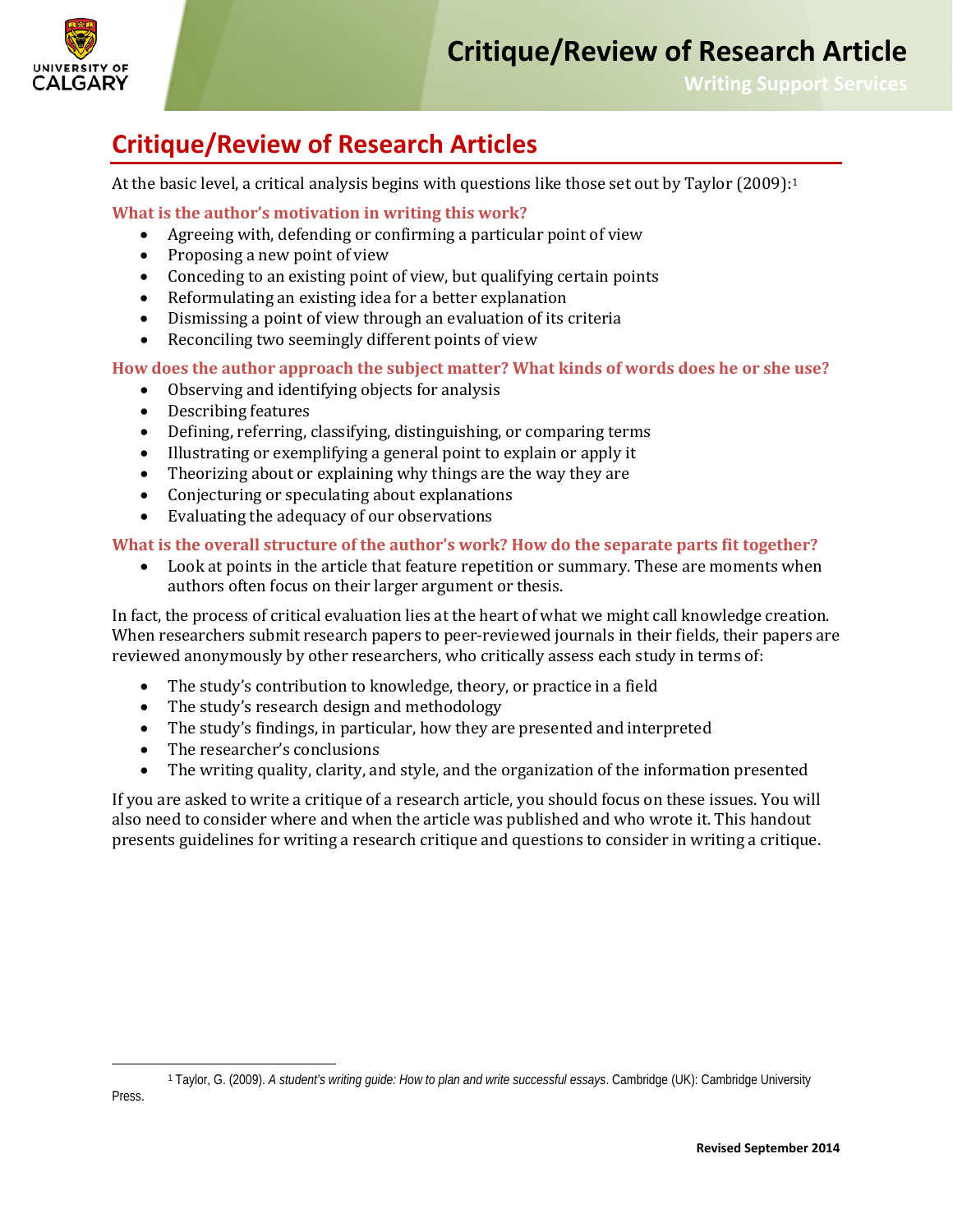## **Guidelines for Writing a Research Critique**

- 1. Begin your critique by identifying the article's title, author(s), date of publication, and the name of the journal or other publication in which it appeared. In your introduction, you should also briefly describe the purpose and nature of the study and, if applicable, its theoretical framework (see Table 1). If the paper was not published in a peer-reviewed journal, consider the credibility of the publication in which it appeared and the credentials (and possible biases) of the researchers.
- 2. If you are reviewing a research study, organize the body of your critique according to the paper's structure. See Table 1 for specific suggestions about questions to ask in critiquing the various elements of a research article. Start with a brief description and analysis of the strengths and weaknesses of the research design and methodology and then critically review the presentation and interpretation of the findings and the researchers' conclusions. If the research topic is time sensitive, consider whether the data used in the study was sufficiently current.
- 3. Use headings to structure your critique. In each section, provide enough descriptive information so that your review will be clear to a reader who may not have read the study.
- 4. Aim for an objective, balanced, and well supported critique. Polit and Beck (2008) advise[2:](#page-1-0)
	- a. Balance your analysis to include both strengths and weakness
	- b. Justify your criticism by giving examples of the study's weaknesses and strengths
- 5. Conclude your analysis by briefly summing up the strengths and weaknesses of the study and by assessing its contribution to the advancement of knowledge, theory, or practice. Consi[de](#page-1-1)r suggesting research directions and methodological considerations for future researchers.<sup>3</sup>
- 6. Use past or present tense consistently whenever you refer to completed research. Check if your discipline has a preference.
- 7. Use a standard citation style (e.g., APA, MLA, or Chicago/Turabian) to format references in your critique, and be sure to cite page numbers for all quoted passages.

<span id="page-1-0"></span> $\ddot{ }$ <sup>2</sup> Polit, D. F., & Beck, C.T. (2008). *Essentials of nursing research: methods, appraisal, and utilization* (8th ed). Philadelphia: J. B. Lippincott.

<span id="page-1-1"></span><sup>3</sup> University of New South Wales. (2013). Writing a critical review. Retrieved September 9, 2013 from: https://student.unsw.edu.au/writing-critical-review